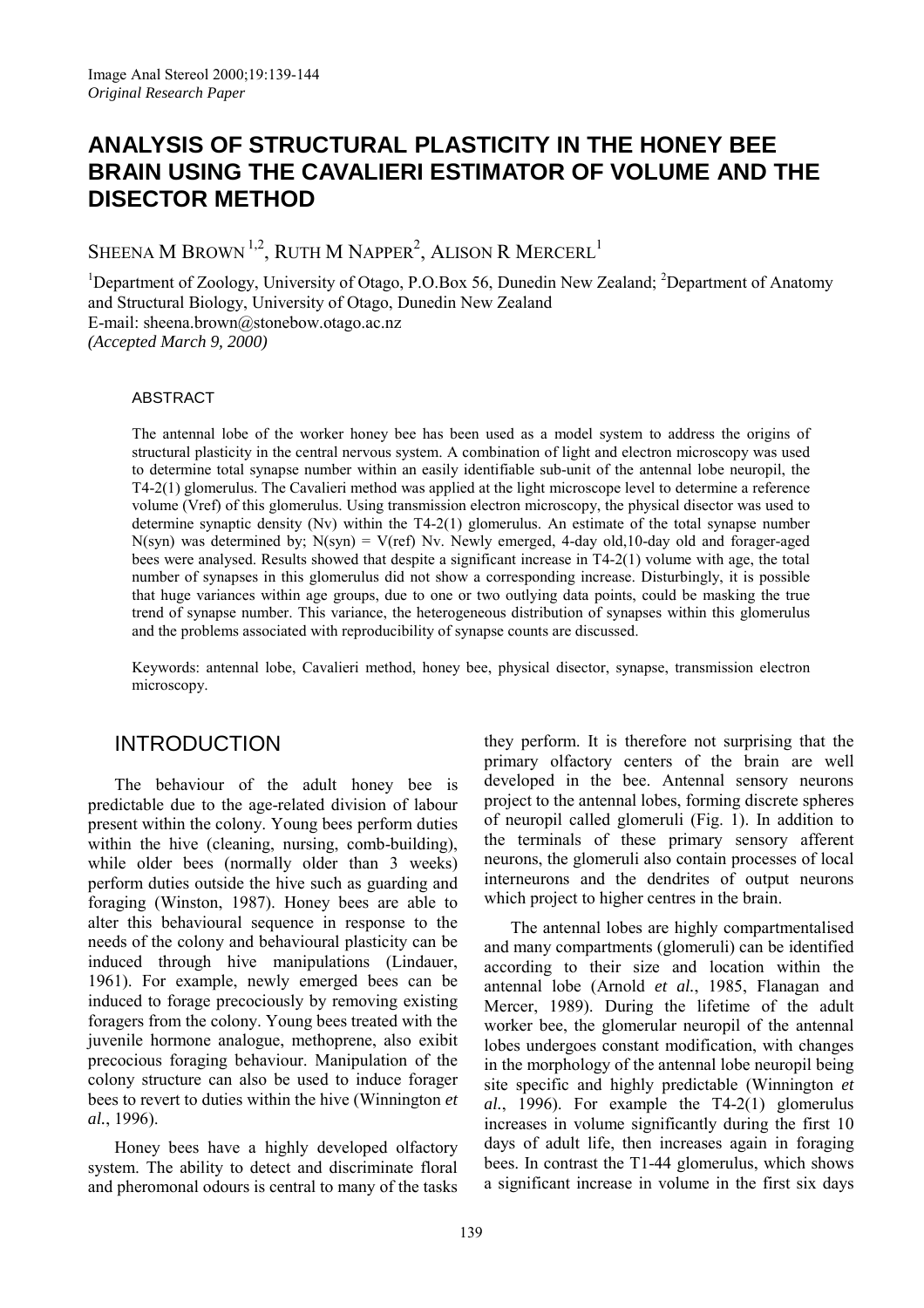of adult life, shows no further increase in volume thereafter, despite radical changes in behaviour. A later study (Sigg *et al.*, 1997) performed a series of experiments which controlled for age, and also addressed the possibility that juvenile hormone might influence glomerular volume changes. Results indicated that significant changes in glomerular volume are triggered in some way by changes in behaviour.

While this previous work explores the idea of activity dependent glomerular volume changes, the ultrastructural implications of activity-dependent plasticity in the ALs of the bee brain remain unknown. To begin to explore the origins of this plasticity, a combination of light microscopy and transmission electron microscopy (TEM) has been used to determine the total synapse number in the T4- 2(1) glomerulus, of bees of different ages (0-day, 4 day, 10-day and forager-aged bees) and in bees performing different tasks (newly-emerged, cleaning/ nurse-bees and pollen foragers). We hypothesise that

the increase in volume is based on an increase in neuronal branching within glomeruli, and may therefore be accompanied by a greater number of synapses.

# MATERIALS AND METHODS

### ANIMALS

Worker bees were collected from a hive located at the Department of Zoology, University of Otago. Newly emerged adults were collected within 2 h of emergence from their brood cells. To collect bees of known age, a coloured tag was glued to the thorax of newly emerged bees and the bees were then returned to the hive. Bees were considered to be 0 days old for the first 24 h after emergence and their age was measured in daily increments thereafter. Tagged bees were then collected at day 4 and day 10. Forager bees returning from pollen foraging trips were collected at the entrance of the hive.



Fig. 1. *(A) The head of the bee with a window cut in the cuticle to expose the brain. AL antennal lobe. OL optic lobe. MB mushroom body. (B) The antennal lobe in histological section, the T4-2(1) and T4-3(1) glomeruli are identified.*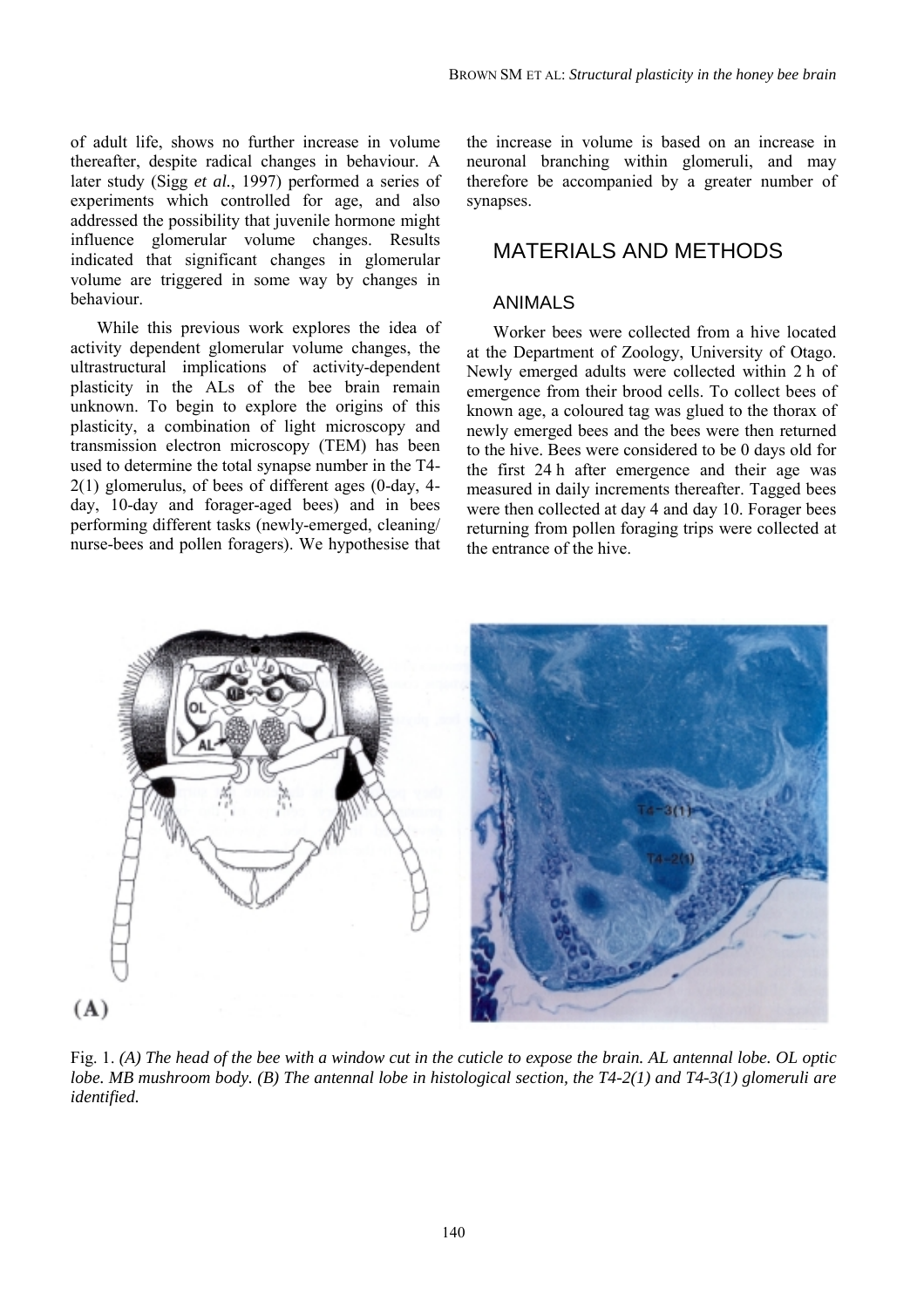### ELECTRON MICROSCOPY

Brain tissue was initially fixed for 1 hour within the head capsule in 4% paraformaldehyde, 2% glutaraldehyde,  $0.04\%$  CaCl<sub>2</sub> in 0.225 M cacodylate buffer. Brains were then removed from the head capsule, placed in fresh fixative and held overnight at 4ºC. After primary fixation, samples were washed several times in 0.225 M cacodylate buffer and postfixed in 1% OsO4 solution in 0.225 M cacodylate buffer for 1 h at room temperature. The tissue was then rinsed through several buffer changes, followed by several distilled water washes. Samples were en bloc stained using 2% uranyl acetate solution in distilled water for 1 hour, rinsed, then dehydrated through an ethanol series and embedded in Agar 100 epoxy resin. Blocks were polymerised for 48 h at 60ºC. Semi and ultrathin sections were cut on a Reichert Ultracut E ultramicrotome. The 1.5 µm sections were collected on glass slides and stained with methylene blue. These sections were then used for estimating volume using the Cavalieri method. Six  $1.5 \text{ µm}$  sections from within the T4-2(1) glomerulus were chosen in a random systematic manner from throughout the structure. These sections were reembedded in Agar 100 resin and polymerised for 48 h at 60ºC. Ultrathin sections (80 nm) were cut from these re-embedded blocks, with serial sections collected on formvar-coated copper slot grids. Sections were post stained with uranyl acetate and lead citrate in an LKB Ultrostainer. The sections were then viewed and photographed in a Philips 410LS transmission electron microscope.

## **STEREOLOGY**

i) Volume Estimates

Volume estimates of the T4-2(1) glomerulus were made at the light microscope level. A set of random systematic sections through the T4-2(1) glomerulus were stained and the volume was determined using point counting methods with the Cavalieri estimator of volume (Gundersen *et al.*, 1988). Images of frontal sections of the antennal lobe were projected from an Olympus BHS system microscope to a Panasonic WV-CM140 video monitor using a Panasonic WV-CL500 video camera. An acetate sheet with a grid pattern of  $20 \text{ mm}^2$  was taped to the monitor at random angles, to ensure random positioning of the set of points. The number of grid intersections falling on the structure of interest were counted. This was repeated at intervals of 4.5  $\mu$ m. Measurements began at a random starting point within the first  $4.5 \mu m$  of the glomerulus. In this way a minimum total of 100 points were counted over at least 10 sections. Total grid counts were converted to estimates of volume using the following equation from Gundersen *et al.*, 1988.

 $Vol_{(object)} = t \cdot a_{(p)} \cdot \Sigma P_{(object)}$ , where *t* represents section separation,  $a(p)$  is the area associated with each point and  $\Sigma P_{(object)}$  is the total number of grid points counted for the glomerulus.

The viewing position was kept constant for all counts in order to minimise potential errors due to parallax, which could lead to distortion of comparative volume measurements.

ii) Synapse Density

A subset of six sections were selected in a random systematic manner for TEM analysis. The points used for TEM analysis were selected by lying a  $15 \text{ mm}^2$  transparent grid over the glomerulus on each of the six 1.5 µm sections. By selecting every eighth grid point, a total of 14 sample points were selected through the glomerulus. The sections were re-embedded and prepared for TEM as previously described. Synapse density was determined using the physical disector method on pairs of electron micrographs taken from consecutive thin sections at the 14 selected sample points. Adjacent section pairs were used due to the small size of the synapses. Synapses were identified according to the following criteria; parallel opposed membranes, evidence of pre and post-synaptic specialisation, presence of synaptic vesicles at the presynaptic terminal. The thickness of ultrathin sections was based on an average thickness, determined by Small's method of minimal folds (as described in Geinisman *et al.*, 1996). A counting frame of known dimensions was placed over the micrographs to reference the inclusion and exclusion edges, and to denote the disector area. The efficiency of the physical disector was maximised for a pair of sections by first using one as a reference section and the other as a look-up section, and then swapping the roles of the two sections. In this way, 14 sample points provided 28 disector pairs. Density (Nv) was calculated using the following equation from Geinisman *et al.* 1996.

 $Nv = \overline{Q}^{-}/\overline{v}(dis)$  where  $\overline{Q}^{-}$  is the mean number of synapses counted per disector and  $\overline{v}(dis)$ , the mean disector volume.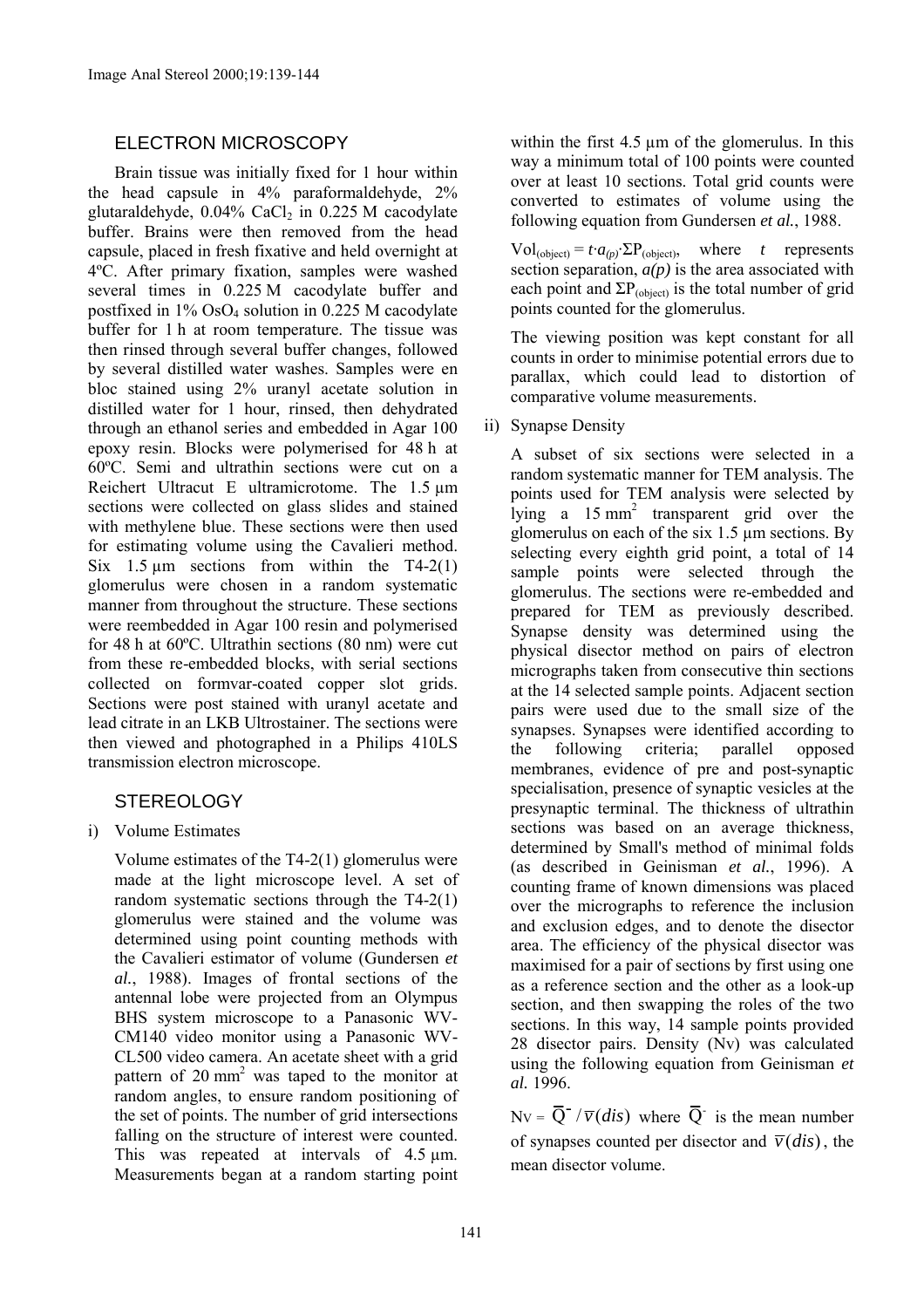The total number of synapses  $N(syn)$  in the total reference volume of the T4-2(1) glomerulus V(ref) was calculated for each animal with the following formula (from Geinisman *et al.*, 1996)

 $N(syn) = V(ref) \cdot Nv$ .

#### STATISTICAL ANALYSIS

One-way ANOVA was used to compare the reference volumes and to compare the total synapse numbers between age groups. Where a significant difference between age groups was identified, *post hoc* Tukey's tests were used. Statistical analyses were

performed using the Minitab software package and a level of significance of 5% was accepted for all tests.

### RESULTS

Preliminary investigations described in this study have focussed on the T4-2(1) glomerulus in newlyemerged, 4-day old,10-day old and forager aged bees. The significant increase in volume which can be seen from newly-emerged to forager-aged bees (Fig. 2A), correlates well with results previously found using wax embedded tissue (Winnington *et al.*, 1996, Sigg *et al.*, 1997).



Fig. 2. *(A) Mean volume (± SE) of the T4-2(1) glomerulus (F = 27.45 ; p < 0.001). Groups with different letters are significantly different from one another (Tukeys tests, p < 0.05). The n value for each group is shown in parentheses. (B) Mean synapse counts (± S.E). No significant differences were found between the age groups (F = 0.36, p = 0.786).*

Table 1. *Original and resampled synapse count data for three 4-day old bees.*

| Description                  | V(ref) | Raw synapse | Nv   | N(syn)  | <b>CE</b> | Deviation 4-day  |
|------------------------------|--------|-------------|------|---------|-----------|------------------|
|                              |        | count       |      |         | N(syn)    | old group mean   |
| $A1$ - original count        | 247860 | 230         | 2.46 | 610099* | 0.077     | $+50$            |
| - resample 1                 | 247860 | 160         | 1.66 | 411727  | 0.088     | $+0.5$           |
| - resample 2                 | 247860 | 154         | 1.70 | 423018  | 0.089     | $+3.3$           |
| A <sub>2</sub> - new section | 247860 | 144         | 1.40 | 347782  | 0.092     | $-15$            |
| - resample 1                 | 247860 | 144         | 1.40 | 347782  | 0.092     | $-15$            |
| - original count<br>B.       | 224910 | 116         | 1.17 | 264064  | 0.100     | $-36$            |
| - resample 1                 | 224910 | 143         | 1.49 | 334476  | 0.093     | $-18$            |
| - original count<br>C        | 254745 | 162         | 1.60 | 409530  | 0.087     | $\boldsymbol{0}$ |
| - resample                   | 254745 | 146         | 1.49 | 380326  | 0.090     | $-7$             |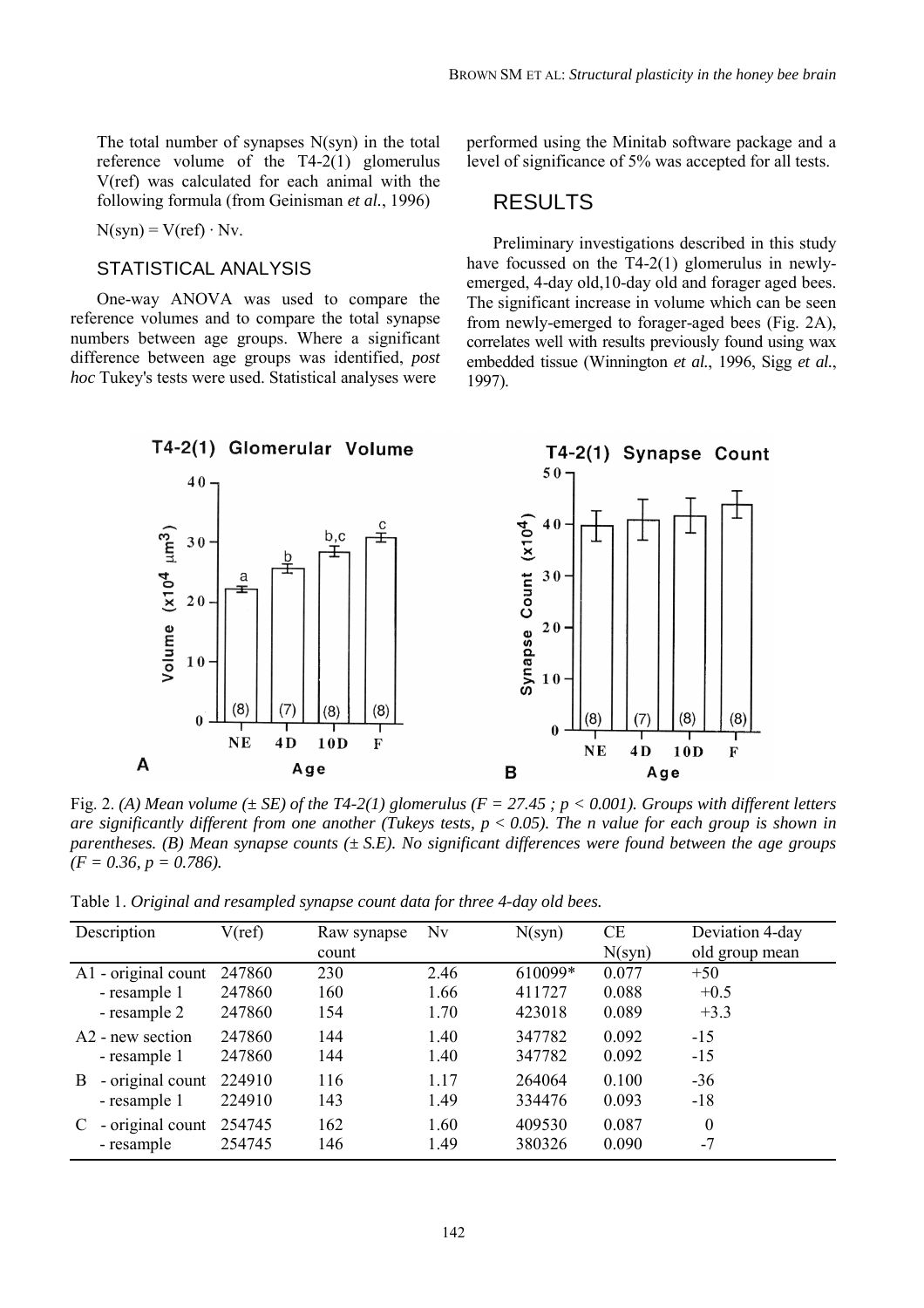Interestingly, although there is a trend for a greater synapse count with age, these data showed that the increase is not statistically significant. As large variances resulted from a small number of outlying data points within each age group, a number of animals were resampled to examine the levels of variability within and between samplings.

As the 4-day old age group showed the greatest variance in total synapse number, this group became the focus of the resampling exercise. Three animals were chosen from this age group, each animal was resampled, photographed and 28 new disector pairs were analysed. For one of the animals (A2), ultrathin sections were also recut then sampled as described. Results are shown in Table 1. Animal A1 showed the highest synapse count from all the age groups analysed,  $N(syn) = 610099$ , a count almost  $50\%$ higher than the mean synapse count for 4-day old bees. Animal B gave a count 36% lower than the mean synapse count for 4-day old bees. Animal C gave a synapse count which most closely represented the mean synapse count for 4-day old bees. Resample 1 and 2 (animal A1) gave synapse counts 30% and 33% lower than the original count in animal A1. Synapse counts from newly cut sections were 43% lower than the original count.

### **DISCUSSION**

A correlation between a task-linked increase in glomerular volume and total synapse count was not observed. This may be explained by an unacceptably high variance in total synapse number within each age group studied (Fig. 2B). Across all age groups the mean standard error of individual group means was  $\pm$  7.7%. The highest standard error was present within the 4-day age group  $(\pm 9.5\% \text{ of the } 4\text{-day})$ mean). In contrast, the volume data (Fig. 2A) show much greater consistency with the mean standard error of all individual age groups  $\pm 2.7\%$ .

This high variance in total synapse number is reflected by the difficulty in obtaining reproducible synapse counts within one animal (Table 1). With this lack of reliability between original and recounted values, it is impossible to ascertain which estimation most closely represents the true synapse count. Error coefficients (Table 1) have been calculated for N(syn) (Geinisman *et al.,* 1996) and are within generally acceptable limits, this appears inconsistent with the low reproducibility of counts within an animal. To address the number of sample points necessary per animal, animal A (Al  $&$  A2) was sampled five times. Results indicated the number of sample points per animal would need to be increased dramatically to reveal the true mean count. Such a sampling protocol is unlikely to prove feasible for all animals in all groups. Alternatively, the number of animals analysed per age group may be increased (Gundersen and Østerby, 1980). More rigorous statistical analyses are currently being performed to examine more closely the relative contribution of biological versus stereological sampling vanance.

A montage constructed from photomicrographs of the  $T4-2(1)$  glomerulus, at the beginning of this study had indicated that synapses exhibited a patchy distribution. It was thought the sampling regime chosen, 28 disector pairs from 14 sample points over six sections would be rigorous enough to overcome any problems associated with this heterogeneous distribution. At this time an assumption was made that these 'patches' were homogeneous throughout the entire structure. It would now appear that this assumption was invalid. Synapse distribution is now being tested more fully, by constructing photomicrograph montages at known depths through the glomerulus and comparing resulting patterns of synapse distribution. In the vertebrate study by Geinisman *et al.*, 1996, counts of homogeneous populations of synapses found an intra-animal variation of 8-11%, for total synapses counted. This further suggests that synapse distribution within the T4-2(1) glomerulus is heterogeneous. Correlations between synapse counts and axon diameter may allow us to focus on regions of synaptic neuropil within the T4-2(1) glomerulus and to avoid areas that are devoid of terminal arbors.

A preliminary report of some of the data was presented at the  $X<sup>th</sup>$  International Congress for Stereology, Melbourne, Australia, 1-4 November 1999.

### ACKNOWLEDGEMENTS

Thanks to the South Campus Electron Microscope Unit, University of Otago for assistance and technical advice. This study was supported by a University of Otago Postgraduate Scholarship to S.B.

#### **REFERENCES**

- Arnold G, Masson C, Budharugsa S (1985). Comparative study of the antennal lobes and their afferent pathway in the worker bee and drone (*Apis mellifera*). Cell Tissue Res 242:593-605.
- Flanagan D, Mercer AR (1989). An atlas and 3-D reconstruction of the antennal lobes in the worker